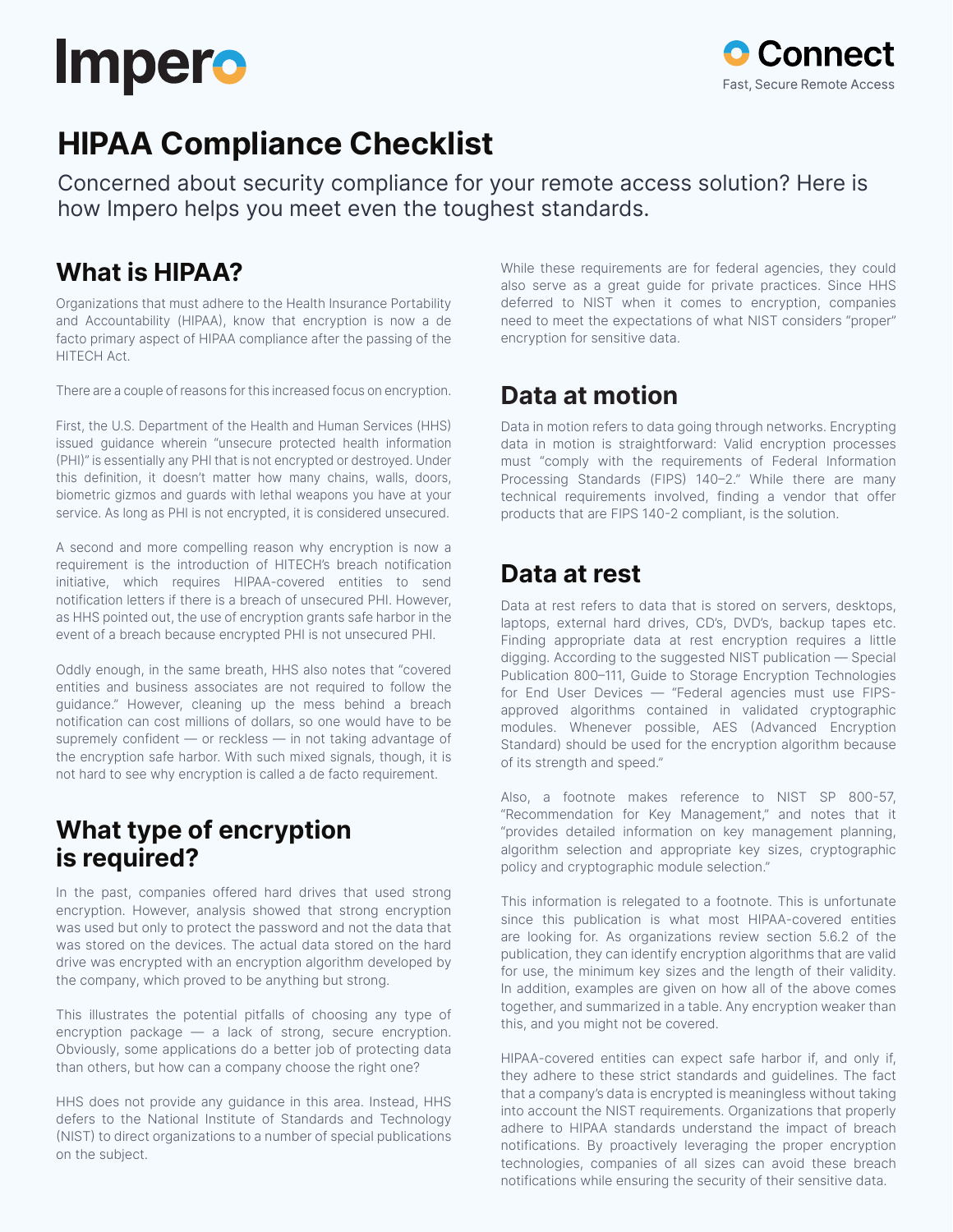#### **NIST Special Publication 800-66[1]. Descriptions. HIPAA Safeguard R=Required / A=Addressable**

**Access Control (R): Implement technical policies and procedures for electronic information systems that maintain electronic protected health information to allow access only to those persons or software programs that have been granted access rights as specified in § 164.308(a)(4). [ 164.312(a)(1) ]**

### **Security Requirements How Impero Connect meets them**

### **Centralized 2 and 3 Factor Authentication**

### **Impero Authentication via Security Server**

The Impero Security Server verifies the guest identity against the database service that holds all the pre-defined guest IDs and passwords.

### **Windows Authentication via Security Server**

The Impero Security Server verifies the guest identity by letting the host relay the authentication process to a Windows domain controller.

### **Directory Service Authentication via Security Server**

The Impero Security Server verifies the guest identity against a directory service via LDAP.

#### **RSA securID with 'Triple-Factor Authentication' via Security Server**

The Impero Security Server combines RSA SecurID 'two-factor authentication' with a shadow Impero guest ID password.

### **Centralized 2 and 3 Factor Authentication (see above)**

Impero can be set to terminate a session after a timeout period and be instructed to lock the computer automatically. \* See the table on the following page...

#### **Unique User Identification (R): Assign a unique name and/or number for identifying and tracking user identity. [ 164.312(a)(2)(i) ]**

**Automatic Logoff (A): Implement electronic procedures that terminate an electronic session after a predetermined time of inactivity. [ 164.312(a)(2)(iii) ]**

**Encryption and Decryption (A): Implement a mechanism to encrypt and decrypt electronic protected health information. [ 164.312(a)(2)(iv) ]**

**Audit Controls (R): Implement hardware, software, and/or procedural mechanisms that record and examine activity in information systems that contain or use electronically protected health information. [ 164.312(b) ]**

**Mechanism to Authenticate Electronic Protected Health Information (A): Implement electronic mechanisms to corroborate that electronic protected health information has not been altered or destroyed in an unauthorized manner. [ 164.312(c)(2) ]**

**Log-in Monitoring (A): Procedures for monitoring log-in attempts and reporting discrepancies. [ 164.312(a)(5)(ii)(C) ]**

### **Impero Logging**

Impero can record all sessions verbatim to document the entire remote session. Impero Security Server provides a central log with more than 100 events and stores this information in an ODBC-compliant database for maximum security and scalability. Log data can be kept for an unlimited time along with the physical support session providing complete audit and playback capabilities.